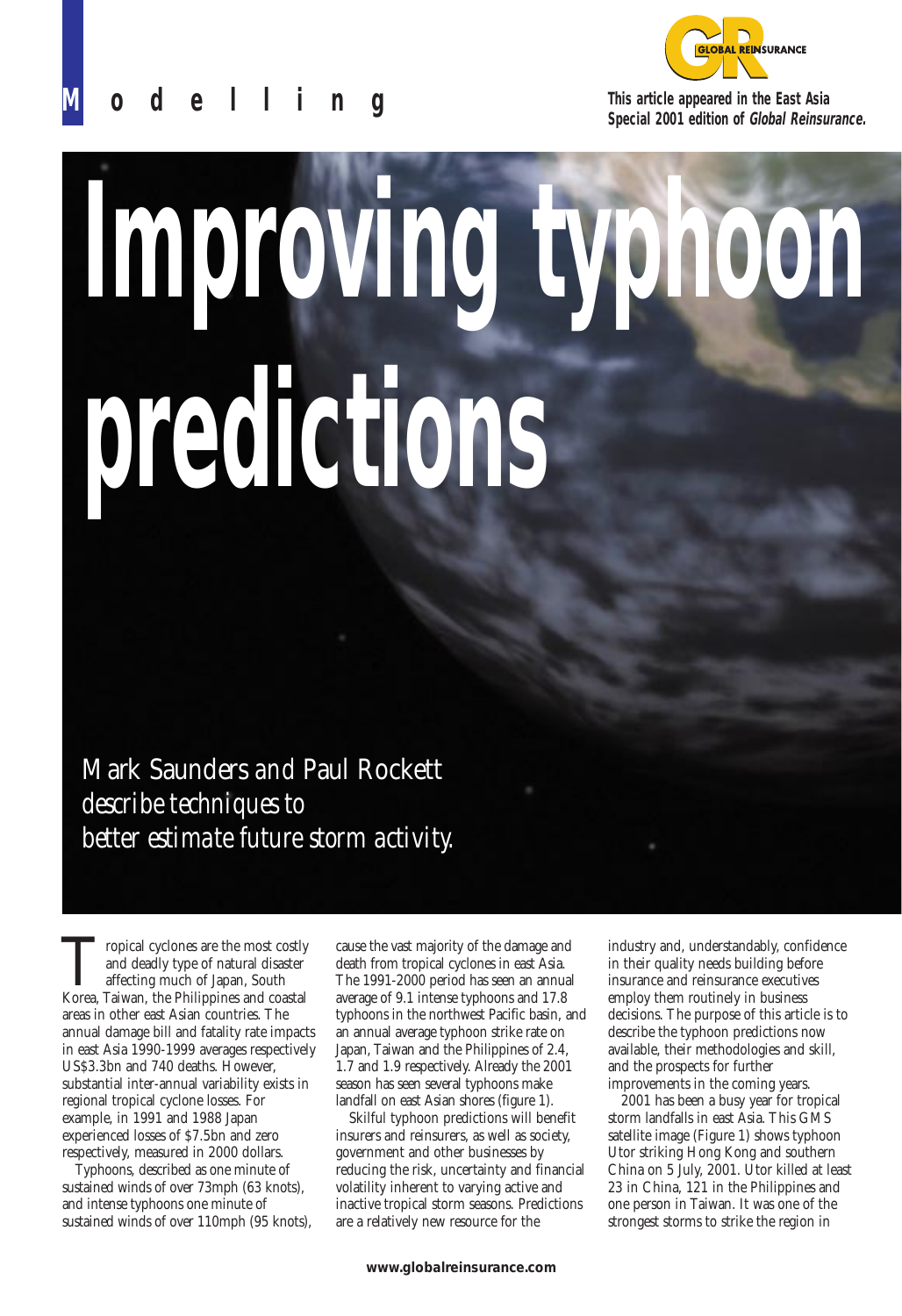

recent years with flood and wind damage in the southern Chinese province of Guangdong alone estimated at US\$290m. Utor also caused most of Hong Kong to shut down for business for two days. (Image courtesy of Tim Olander, University of Wisconsin-Madison Cooperative Institute for Meteorological Satellite Studies, US.)

### **Methodologies**

Typhoon predictions come in two types: seasonal forecasts of overall activity for the coming season, and track and intensity forecasts for individual events with up to five days lead time. Forecast models are of two main forms, based either on a

statistical analysis of the past behaviour of storms (statistical forecasts) or from an application of our knowledge of the physics of the atmosphere and ocean (dynamical forecasts).

### **Seasonal forecasts**

Seasonal forecasts provide an idea of the level of typhoon activity to anticipate during the coming season. In the northwest Pacific, typhoons can occur in all months of the year, but historically 90% of activity happens after 1 June each year, making this, for practical purposes, the start of the main typhoon season.

A number of organisations now issue seasonal forecasts for the Atlantic, northwest Pacific and Australian basin regions. Northwest Pacific seasonal typhoon forecasts are issued by the University of Hong Kong (see http://aposf02.cityu.edu.hk/~mcg/index.ht m) and by the TropicalStormRisk.com (TSR) venture (see

http://www.tropicalstormrisk.com). These forecasts began routinely in 2000. The University of Hong Kong predictions are issued in early April, and are updated in June. The TSR forecasts are issued in late May/early June, and for the 2002 season will be available updated monthly from early April to early August. These forecasts provide an indication of the numbers of tropical storms of various intensities that can be expected in the season ahead.

While it is impossible to give forecasts of precise positions of landfall at such long range, predictions can be made of the risk to broad regions, such as Japan or the south China coast. These forecasts are often

probabilistic in nature. They are derived from a statistical assessment of the major climatic factors affecting tropical cyclone activity in each region. These factors may be either contemporaneous or lagged.

Lagged factors are climatic conditions prevailing at the time of the forecast that are known to be precursors of typhoon activity in the coming season. Contemporaneous factors are climatic conditions that prevail during the main typhoon season itself. In order for contemporaneous factors to be useful in seasonal typhoon forecasts they must be sufficiently predictable themselves at the necessary lead times. ENSO (El Niño-Southern Oscillation) is an example of a contemporaneous predictor useful in typhoon seasonal forecasts. High (low) typhoon activity is observed when ENSO is in its positive (negative) phase during the main typhoon season from July to October.

## **Intensity forecasts**

Accurate typhoon forecasts not only save lives, but can be used as a risk quantification tool for insurers and reinsurers once a storm has formed. If the risk of landfall can be quantified in near real-time, enterprising executives can use loss estimates to optimise capital, organise claims response units and even trade catastrophe bonds.

When a tropical cyclone is active, forecasts of the storm position and maximum winds at 12, 24, 36, 48, 72, 96 and even 120 hours ahead are issued every six hours by the meteorological agency with warning responsibility in the region of

*Figure 1: Typhoon Utor striking Hong Kong*

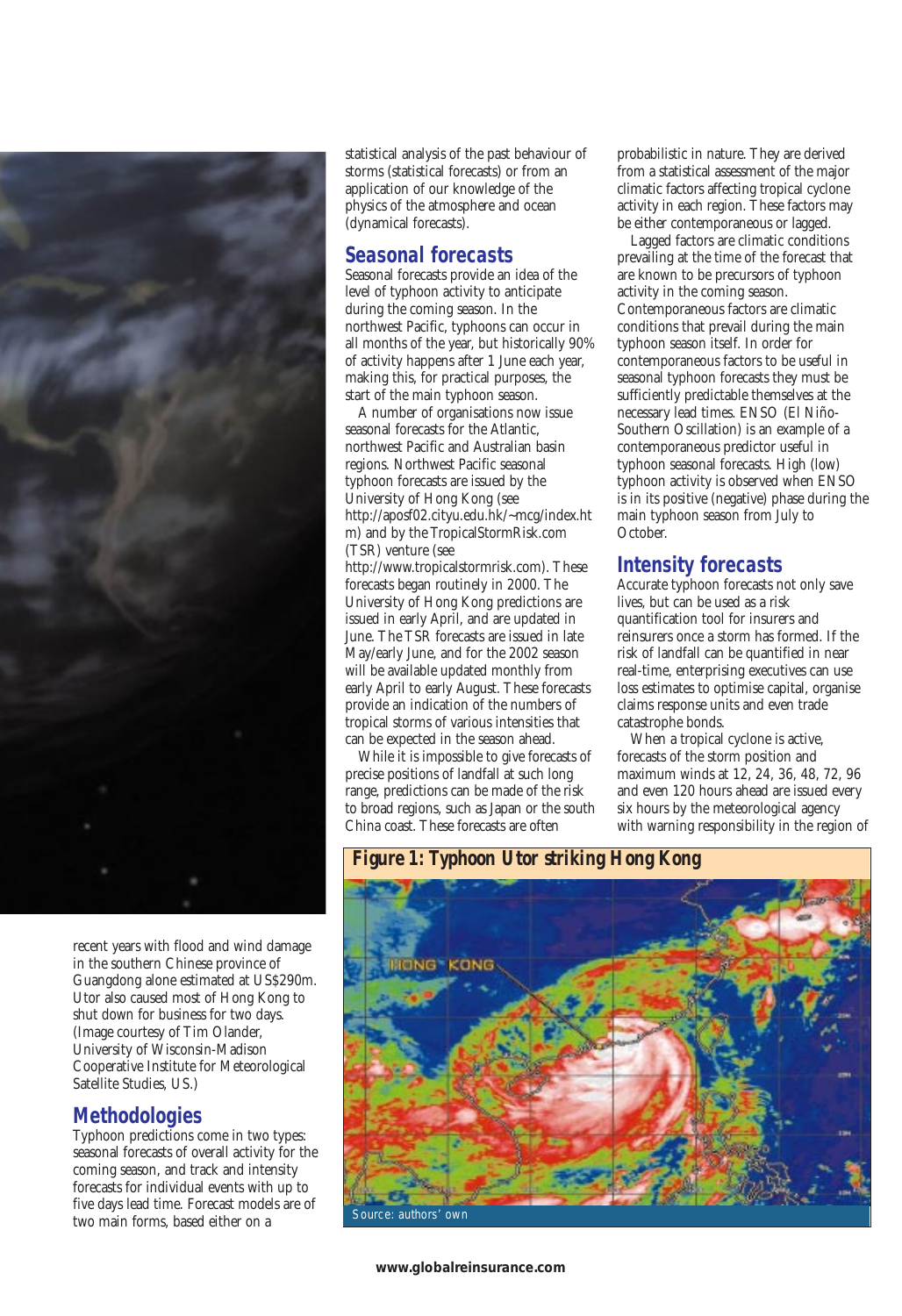# **" The only near certainty in forecasting is that the forecast will be wrong."**

the storm. For the northwest Pacific, the two main sources are the Japan Meteorological Agency

(http://ddb.kishou.go.jp/typhoon/cyclone/c yclone.html) and the US Navy and Army Joint Typhoon Warning Center (JTWC) on Guam

(http://www.npmoc.navy.mil/jtwc.html). Forecasters at these centres consider independent predictions made by a number of dynamical and statistical prediction models produced both in-house and by other organisations. The JTWC, for example, takes guidance from the UK Meteorological Office and the NOAA Geophysical Fluid Dynamics laboratory amongst others.

### **Dynamical models**

Dynamical models use state-of-the-art computing techniques to apply our knowledge of the physics of the atmosphere and ocean to forecast what may occur ahead, knowing its initial state. To achieve this, the atmospheric system must be simplified sufficiently to allow the model runs to be completed in time to make a useful forecast. This is done either by calculating the atmospheric variables (temperature, humidity, windspeed, etc.) at certain grid points only, or by representing the distribution of these variables through



the atmosphere by a set of mathematical equations, the parameters of which are calculated.

Dynamical models can be applied to the whole atmosphere (global models) or to smaller local areas (local models). Despite recent advances in model resolution (current gridded global dynamical models typically have a resolution of about one degree in latitude and longitude with around 20 levels through the atmosphere), global models are still too coarse to represent the important physical processes within a typhoon. In some global models this is overcome by using a 'bogussing' scheme. Under such a scheme, once a suspect tropical cyclone is identified artificial data is introduced into the model to better represent the storm.

Dynamical models have good uses in many operational track forecasting situations. They are not employed generally for seasonal predictions, since even tiny errors in the initial state of the model can become massively amplified when forecasting at long lead times. This is



a result of the well-known 'Butterfly Effect'. Attempts have been made to use dynamical models to investigate future changes in typhoon activity due to global warming, but to date the results have proved inconclusive.

### **Statistical models**

Statistical methods are used in all types of typhoon predictions: seasonal, track and intensity forecasts. In all cases, analyses of past data are made to quantify the probability of an event occurring, given certain conditions. Linear regression analysis is applied to past data to identify links between the desired forecast quantity and potential predictors. Predictors which have a strong statistical link to the forecast quantity are incorporated into a linear prediction model. In the case of seasonal forecasting, the predictors are climatic factors which strongly influence tropical cyclone frequency in the regions of interest.

The advantage of statistical methods is that they are easier and quicker to run than dynamical models. In the case of seasonal predictions, they are more useful than dynamical models because they are free of the large amount of noise that results from the Butterfly Effect inherent in these models. On the downside, since they are based on (often limited) past data, they are likely to have little skill in situations not previously encountered (under changed climate conditions, for example). Dynamical models are not susceptible to this problem. Dynamical track and intensity models typically outperform their statistical equivalents.

Figure 2 illustrates the TSR (TropicalStormRisk.com) seasonal forecast skill for the annual number of typhoons forming in the northwest Pacific. The plot displays the mean skill (and 95% confidence interval) as a function of monthly lead from August to March. The skill measure is the percentage improvement in root mean square error